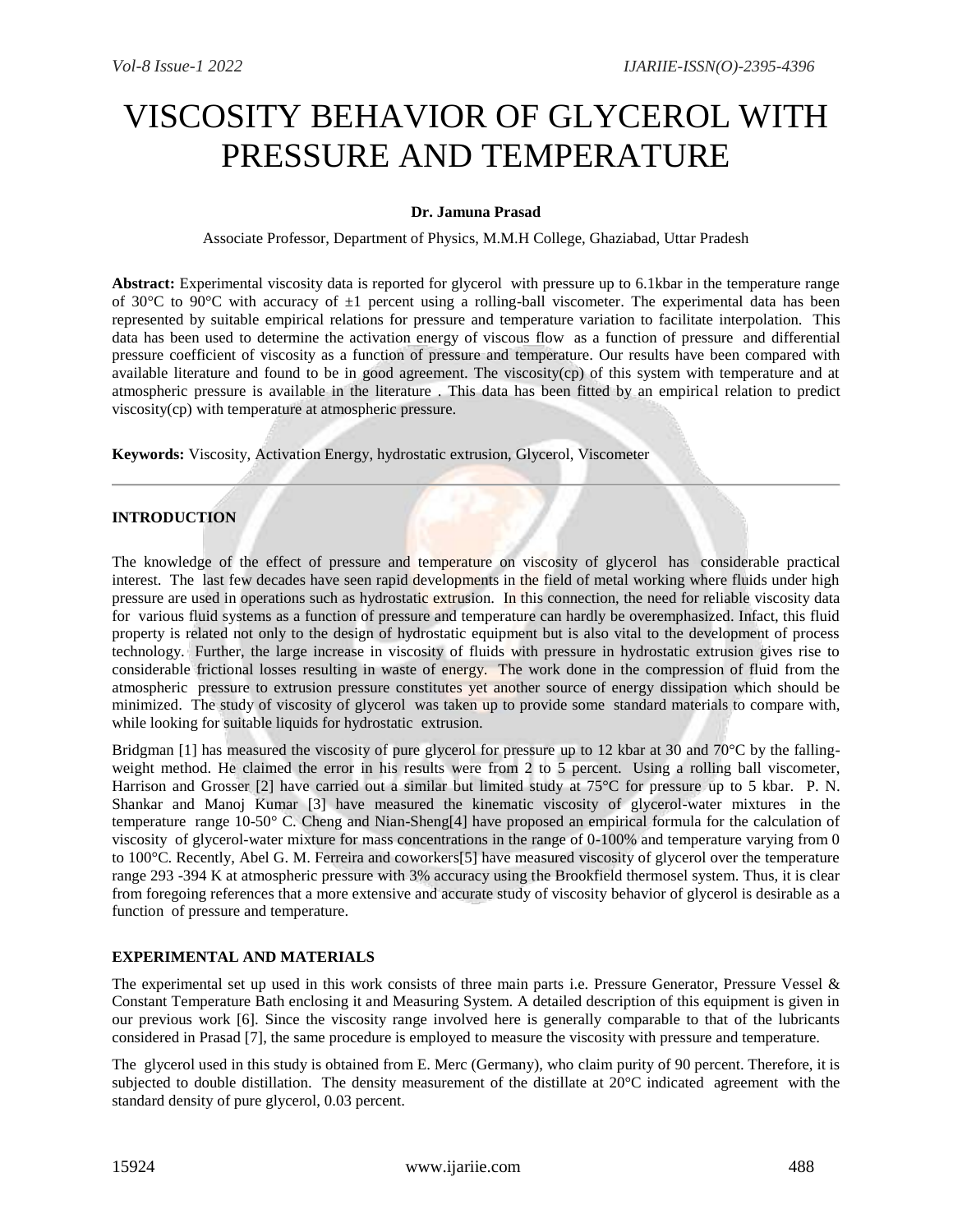# **RESULTS**

The relative viscosity  $\eta_p/\eta_o$  (ratio of the viscosity at elevated pressure to at atmospheric pressure) of glycerol has been determined here in the pressure range starting from atmospheric pressure up to 6.1 kbar at temperatures 30, 50, 75 and 90°C. The results of our measurements are presented in Tables 1. At each temperature these results could be fitted to the polynomial equation

$$
\log \eta_r = \sum_{i=0}^{n} a_i p^i
$$
 (1)

where pressure P is measured in bar. The values of coefficients of eq. (1) are given in Table 2. Generally, a third or a fourth order polynomial is found to give a good representation of our results within the estimated accuracy of  $\pm 1$ percent. The nature and extent of the deviation between the actual data and the values calculated from Eq. (1) is illustrated by giving full details at 30 and 50°C in Table 1.

| $P$ (bar) | ηr at30°C |        | $P$ (bar)    | $\eta$ r at 50 $\rm ^{\circ}C$ |        | P(bar)       | nr at 75°C | $P$ (bar)    | ηr at 90°C |
|-----------|-----------|--------|--------------|--------------------------------|--------|--------------|------------|--------------|------------|
|           | Exptl     | Cal    |              | Exptl                          | Cal    |              | Exptl      |              | Exptl      |
| 1         |           | 1      | $\mathbf{1}$ | 1                              | 1      | $\mathbf{1}$ | 1          | $\mathbf{1}$ | 1          |
| 378       | 1.420     | 1.422  | 365          | 1.214                          | 1.215  | 392          | 1.196      | 405          | 1.170      |
| 678       | 1.497     | 1.500  | 584          | 1.360                          | 1.362  | 642          | 1.344      | 696          | 1.305      |
| 980       | 1.792     | 1.789  | 1114         | 1.785                          | 1.783  | 1117         | 1.640      | 1117         | 1.546      |
| 1215      | 2.056     | 2.049  | 1635         | 2.301                          | 2.301  | 1626         | 2.040      | 1617         | 1.870      |
| 1726      | 2.735     | 2.733  | 2170         | 2.964                          | 2.964  | 2170         | 2.532      | 2134         | 2.256      |
| 2227      | 3.588     | 3.600  | 2665         | 3.719                          | 3.716  | 2655         | 3.046      | 2632         | 2.272      |
| 2885      | 5.113     | 5.114  | 3164         | 4.649                          | 4.647  | 3139         | 3.644      | 3200         | 3.395      |
| 3179      | 5.978     | 5.962  | 3650         | 5.743                          | 5.745  | 3660         | 4.375      | 3743         | 4.044      |
| 3642      | 7.559     | 7.556  | 4220         | 7.309                          | 7.322  | 4163         | 5.193      | 4163         | 4.562      |
| 4112      | 9.550     | 9.564  | 4705         | 8.969                          | 8.965  | 4670         | 5.229      | 4652         | 5.503      |
| 4640      | 12.389    | 12.388 | 5265         | 11.309                         | 11.301 | 5168         | 7.186      | 5121         | 6.504      |
| 5139      | 15.742    | 15.736 | 5620         | 13.068                         | 13.072 | 5642         | 8.406      | 5612         | 7.524      |
|           |           |        | 6094         | 15.843                         | 15.849 | 6184         | 10.083     | 6152         | 8.921      |

| Table 1 – Relative viscosity $\eta_r$ of Glycerol as a function of pressure and temperature |  |  |
|---------------------------------------------------------------------------------------------|--|--|
|---------------------------------------------------------------------------------------------|--|--|

**Table 2: Value of coefficient of Eq.(1)**

| <b>Temp</b> $(0^{\circ}C)$ | $a_0 \times 10^4$ | $a_1 x 10^4$ | $a_2 \times 10^9$ | $a_3 \times 10^{12}$ | $a_4 \times 10^{16}$ |
|----------------------------|-------------------|--------------|-------------------|----------------------|----------------------|
| 30                         | $-4.7059$         | 2.6534       | $-7.34900$        | 0.20500              |                      |
| 50                         | $-3.9489$         | 2.3544       | $-9.26470$        | 0.48476              |                      |
| 75                         | 4.3883            | 1.9229       | $-4.31820$        | $-1.16360$           | 1.44190              |
| 90                         | $-8.5596$         | 1.7061       | $-0.69054$        | $-0.57957$           | 0.44607              |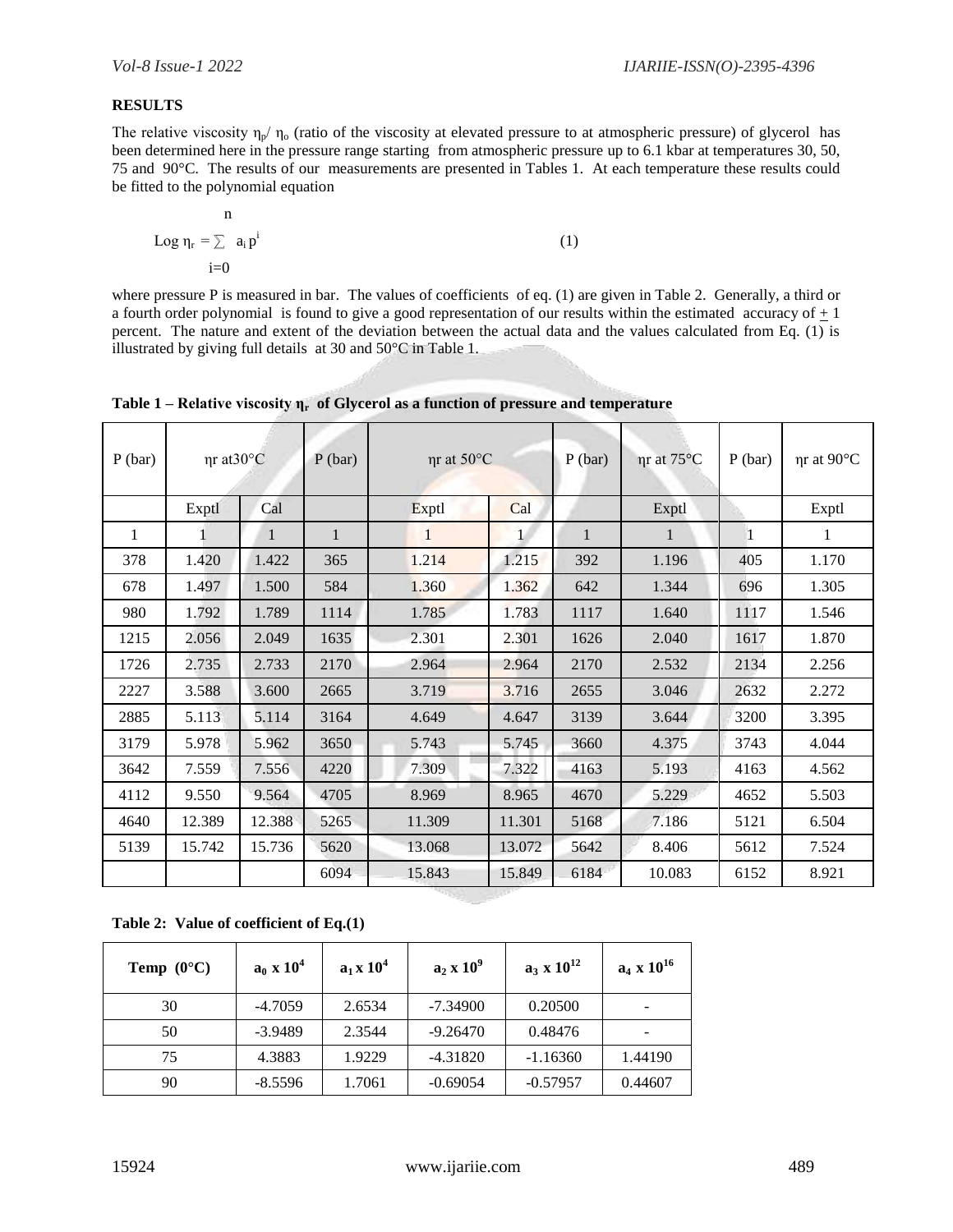#### **COMPARISON OF RESULTS**

A comparison of our results with those reported by other authors is shown in Fig.1. It is observed that at 30°C Bridgman's data practically overlap with our curves. However, at 75°C, Bridgman's results show noticeable progressively increasing positive deviations from our results. A quantitative comparison of Bridgman's data with our smoothed values is given in Table 3



**Fig 1: Comparison of present results and Bridgman's data for glycerol**

**Table 3: Quantitative comparison of present results and Bridgman's data**

|        | <b>TEMP</b> ( $^{\circ}$ C) |          |           |          |  |  |  |
|--------|-----------------------------|----------|-----------|----------|--|--|--|
|        |                             | 30       |           | 75       |  |  |  |
| P(bar) | This work                   | Bridgman | This work | Bridgman |  |  |  |
|        | 1.000                       | 1.000    | 1.000     | 1.000    |  |  |  |
| 490    | 1.342                       | 1.361    | 1.250     | 1.288    |  |  |  |
| 980    | 1.789                       | 1.820    | 1.551     | 1.633    |  |  |  |
| 1960   | 3.111                       | 3.141    | 2.333     | 2.477    |  |  |  |
| 3920   | 8.691                       | 8.300    | 4.778     | 5.236    |  |  |  |
| 5880   | 22.248                      | 22.182   | 9.094     | 10.186   |  |  |  |

It may be noted from this table that at 30°C Bridgman's results agree with our data within his claimed accuracy while at 75°C, the deviations are larger.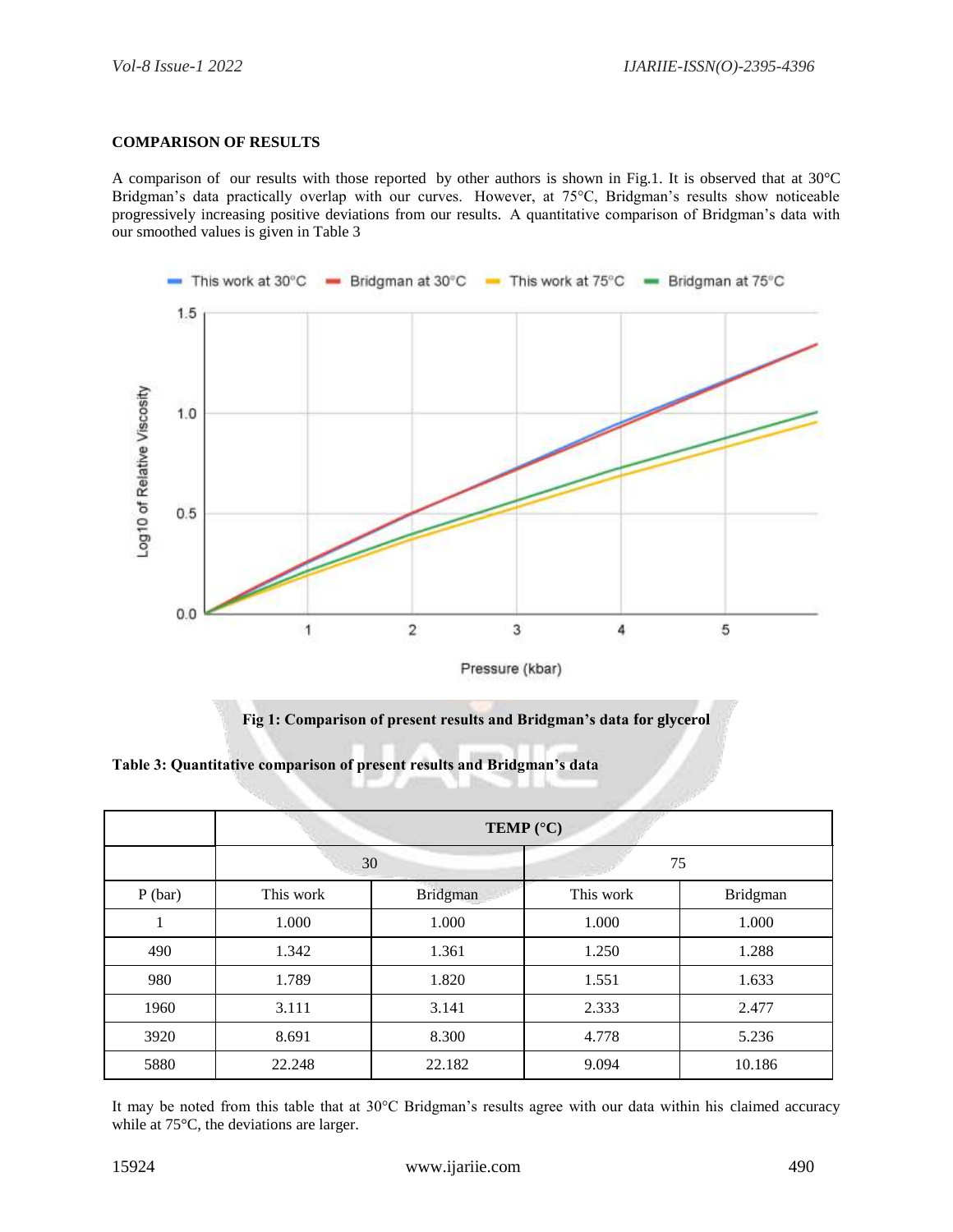#### **DISCUSSION OF RESULTS**

First, we consider the variation of relative viscosity  $\eta_r$ , with pressure at a given temperature. In Fig. 2, we show a representative graph for 50°C using the data in Table 1. It may be observed that the viscosity increases rapidly with increase in pressure. The pressure coefficient of logarithm of viscosity has been determined as a function of pressure and temperature by using Eq. (1). The values obtained are given in Table 4.



**Table 4: Differential pressure coefficient (d η/d P) x 10<sup>4</sup> with temperature and pressure**

|                    | $\langle$ ------ Pressure in (kbar)------ > |          |     |     |     |  |  |
|--------------------|---------------------------------------------|----------|-----|-----|-----|--|--|
| Temp $(^{\circ}C)$ |                                             | $\Omega$ | 3   |     |     |  |  |
| 50                 | 5.0                                         | 4.7      | 4.4 | 4.2 | 4.1 |  |  |
| 75                 | 4.3                                         | 4.0      | 3.6 | 3.4 | 3.2 |  |  |
| 90                 | 3.9                                         | 3.7      | 3.6 | 3.4 | 3.3 |  |  |

It may be seen from this table that the differential pressure coefficient decreases with both pressure and temperature.

Next, we consider the isobaric variation of viscosity with temperature. The activation energy  $E_{a}$  on the basis of the Eq. (4) in Prasad [7] is determined using the linear part of the Log  $\eta$  versus 1/T curves. The values of E<sub>a,</sub> are given in Table 5.

#### **Table 5: Activation energy E<sup>a</sup> (kJ) as a function of pressure**

| Pressure in (kbar)     | $1x10^{-3}$ |      |      |                                  |                    |       |  |
|------------------------|-------------|------|------|----------------------------------|--------------------|-------|--|
| Activation Energy (kJ) | 40.1        | 49.3 | 50.5 | $\overline{\phantom{a}}$<br>ن. ۱ | $\sqrt{2}$<br>◡◡.¬ | ידי — |  |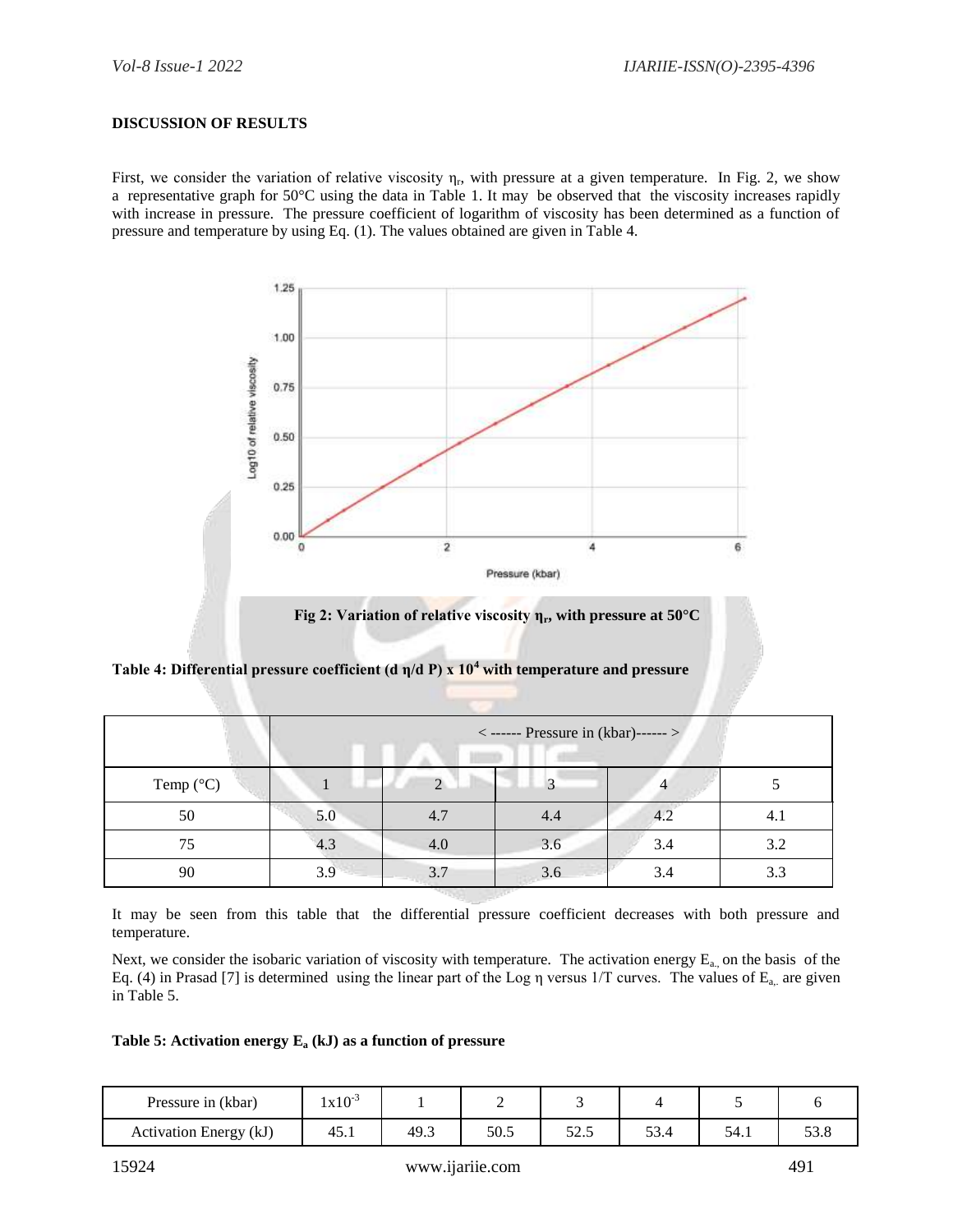We have also plotted the variation of  $E_a$  versus pressure in Fig. 3. It may be seen that  $E_a$  increases up to 3 kbar and then slowly tends to a constant value above 5 kbar. Any theory of viscosity could explain this type of behavior.



**Fig 3: Activation energy Ea. (kJ) as a function of pressure**

Lastly, at atmospheric pressure, the viscosity of glycerol as a function of temperature are available in the literature [8]. These viscosity (cp) data could be fitted to the polynomial equation



for temperature (K) variation. The values of the coefficient are  $A_0 = 7.1118$ ,  $A_1 = -7.8071 \times 10^{-3}$ ,  $A_2 = 23.365 \times 10^{-5}$ and  $A_3 = -4.9230 \times 10^{-6}$ . This equation could be used to determine viscosity(cp) of this system at elevated temperature and atmospheric pressure.

#### **Conclusion**

The present study contributed to a reliable experimental database for glycerol at various temperatures between 30° C to 90° C and pressures ranging up to 6.1 kbar. It is evident from illustrations that the viscosity increases rapidly with pressure and decreases with temperature. Based on the measured data, an empirical relation is developed which is found to give a good representation of our results within the estimated accuracy of  $+1$  percent. A comparison of our results with available literature is in good agreement except for 75° C, where deviations are much larger. The differential pressure coefficient of viscosity decreases with both pressure and temperature. It is also observed that the activation energy increases up to 3 kbar and then slowly tends to a constant value above 5 kbar. It is hoped that this data could be useful for the hydrostatic extrusion industry.

#### **REFERENCES**

[1] P.W. Bridgman, collected experimental papers (Harward University Press,

- Cambridge, Massachussets, 19640, Vol. IV, PP. 93-2541 [2] D.E Harrison and R.B. Gosser, Rev. Sci. Insts. 36, 1840 (1965)
- [3] P. N. Shankar and Manoj Kumar Proc. R. Soc. Lond.,444, 573(1994)
- 
- [4] Cheng and Nian-Sheng Industrial and Engg. Chem. Research, 47(9),3285(2008)
- [5] Abel G. M. Ferreira and A. Egas & Isabel Fonseca, The Journal of Chem. Thermo.113,162